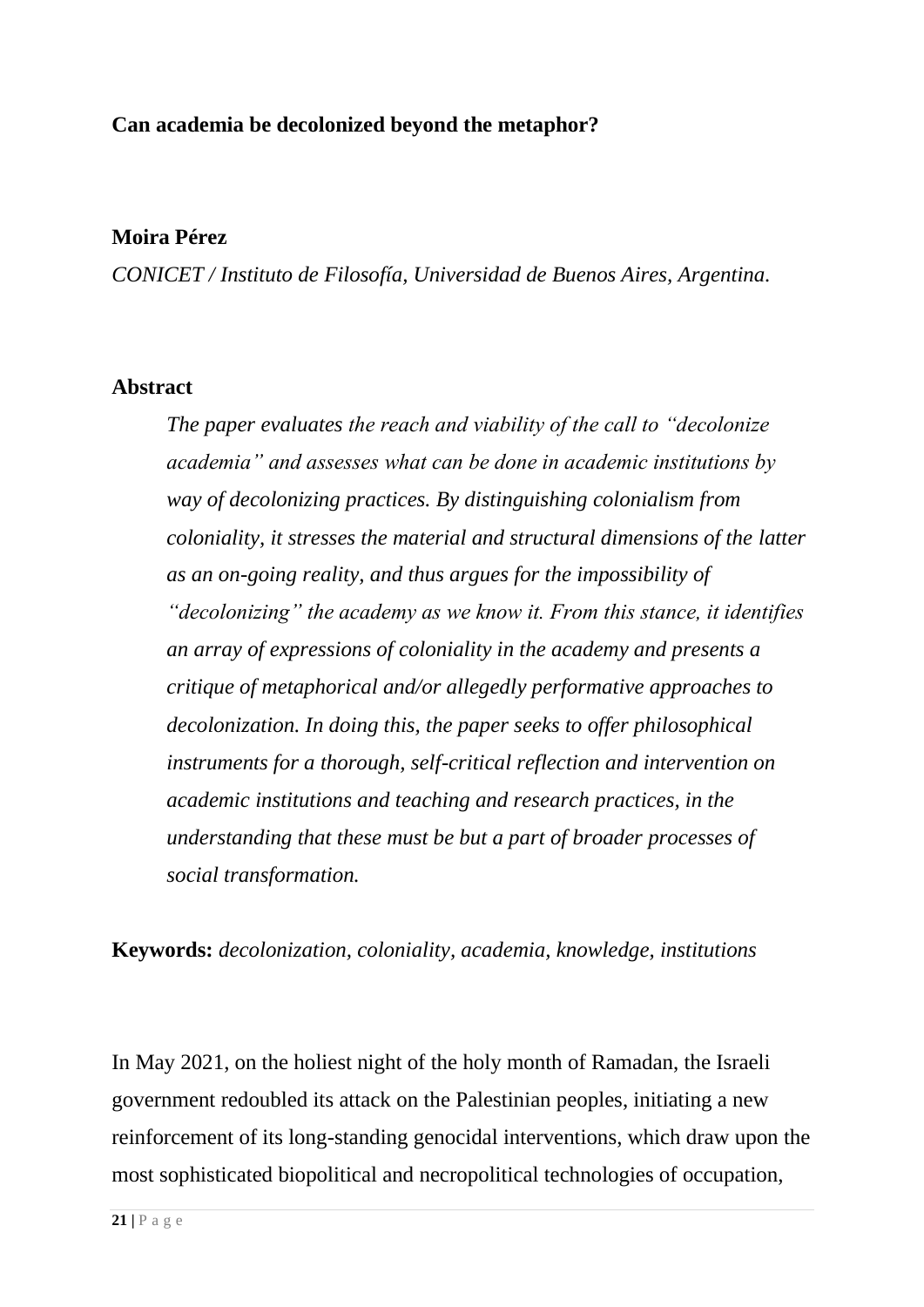subjugation and annihilation. In this context, Palestinian artist Fargo Nissim Tbakhi said:

Palestinians are reminding us that decolonization is not abstract. it is material. it is violent. it is not popular, it will be resisted and debated by the entire structures of the monstrous colonial world. and it is the only way forward, and it is the only path of life. (Nissim Tbakhi, 2021)

On the other side of the globe, as a part of the fierce repression of the National Strike taking place in Colombia, the indigenous *Minga<sup>i</sup>* was being attacked by military and paramilitary forces in different parts of the country, and the rates of death, torture and disappearances, which mainly affect the indigenous and Afro-Colombian sectors, continued to rise (Inter-American Commission on Human Rights, 2021). Throughout the continent, indigenous populations face an increased vulnerability to COVID and its social, economic and sanitary consequences (Economic Commission for Latin America and the Caribbean, 2021); just as in Palestine, settlers have secured epidemiological policies that are withheld from natives (Amnesty International, 2021). Deaths from a virus that is born, circulates and kills due to the networks of global extractivist capitalism, heir to the extractivism that fuelled the invasion of the American continent by Western Europe in the 15th century. That is: to "colonialism" as we usually understand it. Still, these events point not so much to colonialism ("a mode of political-administrative domination entailing a number of institutions" that sustain the exploitation of the colonized by the colonizer), but rather to coloniality: a broader phenomenon that reaches our present "as a matrix of thought and framework for action that legitimizes differences" between the metropolis and its colonies, and more broadly "between societies, subjects and knowledges", even after formal independence (Restrepo and Rojas, 2010, pp. 15–16). The colonial is not (was not) an event, it is a structure (Patrick Wolfe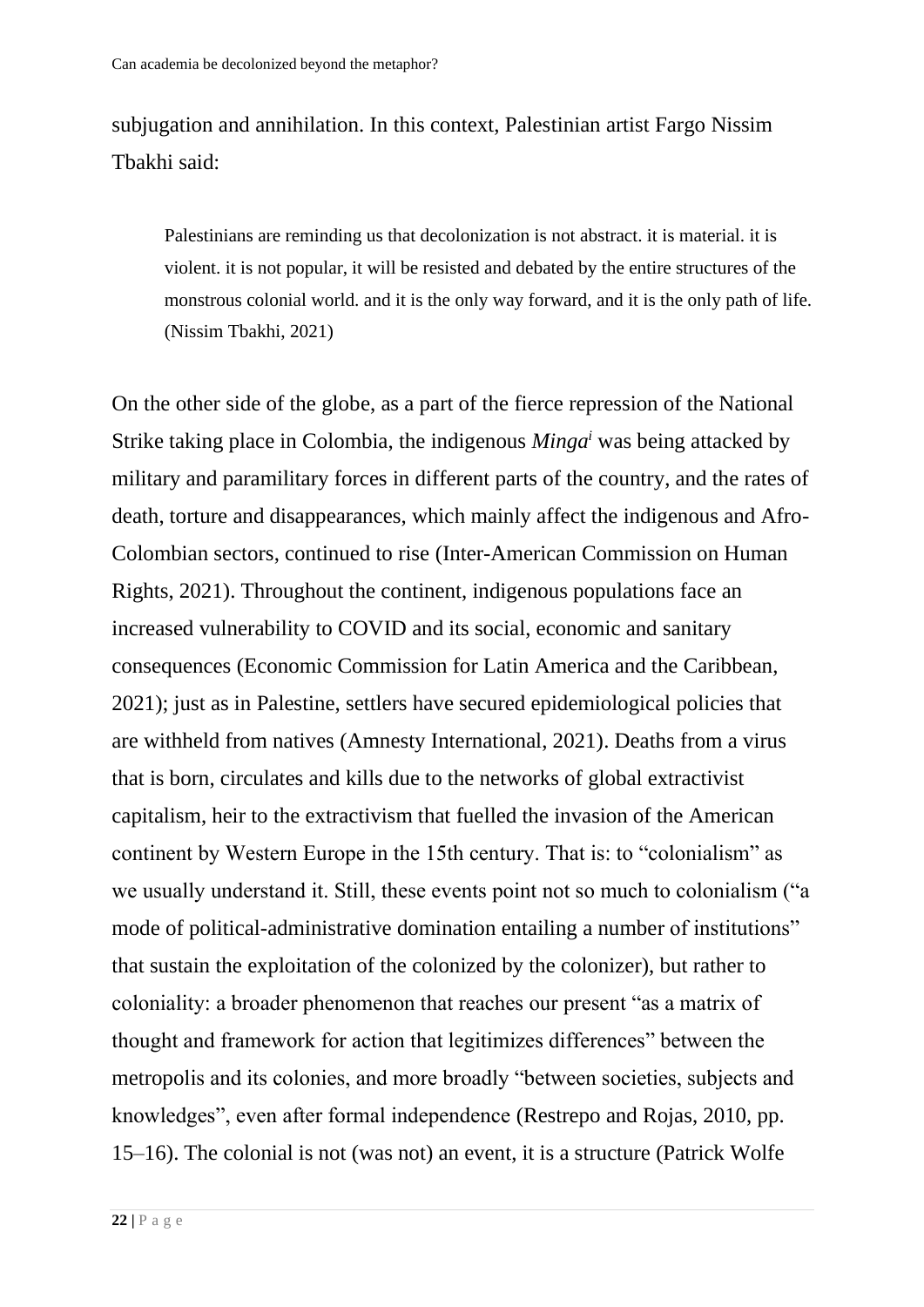1999 referred in (Tuck and Yang, 2012, p. 5)), and the situations just mentioned, as so many others we are witnessing these days, are clear proof of this.

In such a context, how can we talk about decolonization? Does it even make sense to do it? How *should* we talk about decolonization? How much can we stretch the metaphor of the colonial - and of decolonization - to bring it into our classrooms, our publications and our academic talk?

The title of this work takes up and seeks to honour the powerful interpellation brought by Eve Tuck and Wayne Yang, who in a 2012 paper provokingly assert that "Decolonization is not a metaphor." There, the authors lay bluntly the problem of -and the motivations for- the metaphorical drifts of decolonization. They argue that when we transform decolonization into a metaphor (decolonize your mind, decolonize your menu, decolonize the IMF…) we produce both domestication and exclusion. The term is domesticated, stripped of its political radicalness and the responsibility it implies; and we exclude not only certain interpretations of what decolonization might mean, but also the subjects who sustain the radical praxis of decolonization as concrete transformation.

Why do we slip again and again into metaphorical uses of decolonization? Tuck and Yang interpret this gesture as a symptom of settler anxiety, as settlers seek an escape route from the conflict opened up by coloniality and their (our) participation in it. Guilt stalks us, and we rush to leave it behind through different techniques that the authors, following Janet Mawhinney, call "settler moves to innocence" (2012, p. 9) (on self-representations of innocence, including those within academia, see also Ravecca and Dauphinee, 2022). Although it is not the focus of these authors, we could add "white fragility" to settler anxiety, as a mechanism perpetuated by white people to avoid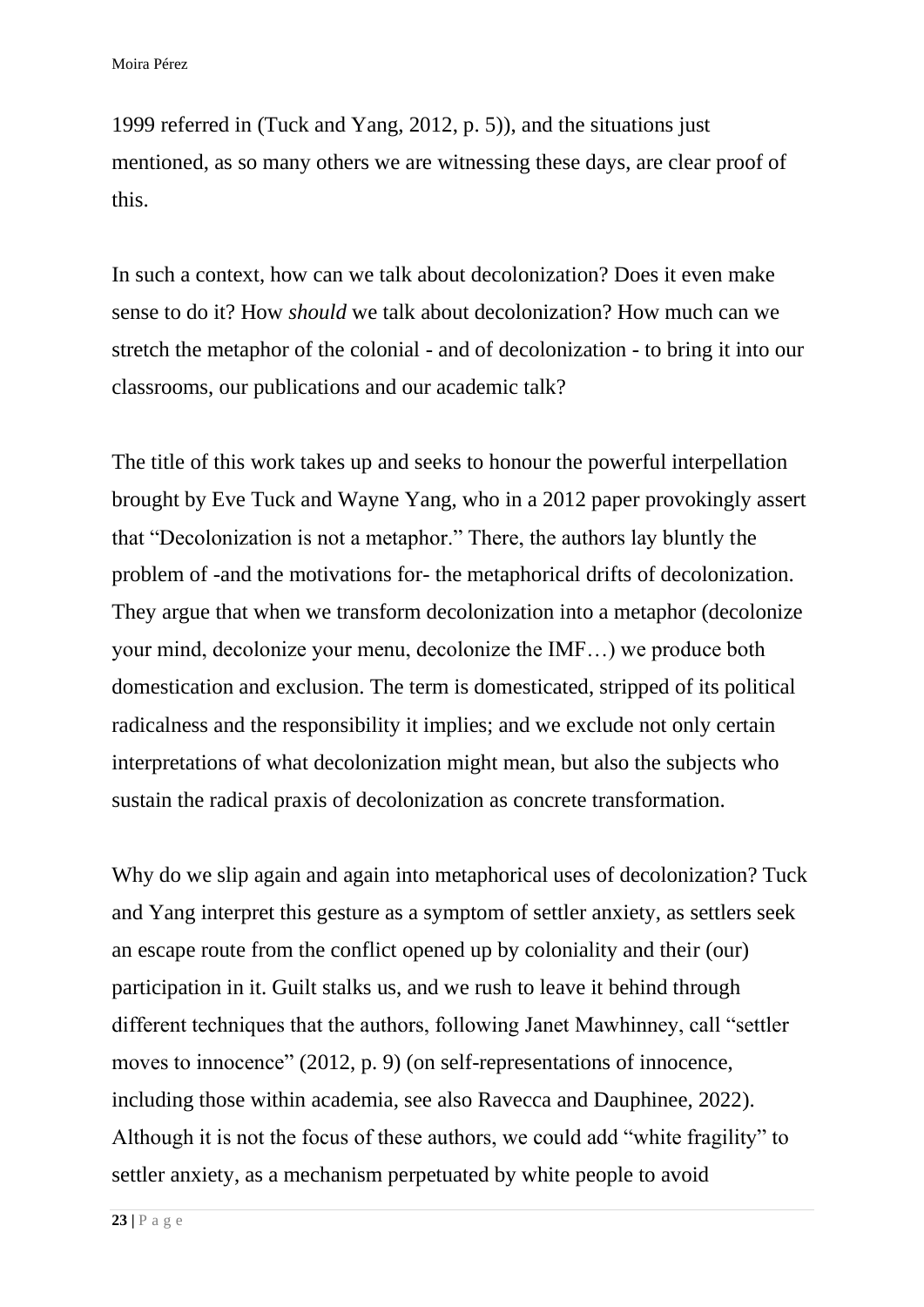acknowledging the various forms of violence entailed by white supremacy and the benefits gained from it, all while maintaining intact both its structures of privilege and the moral self-perception of whites. However, it must be noted that an exclusive focus on whiteness as a site of privilege can overlook how people who are not white in a certain context can also participate in settler colonialism and/or benefit from it (Tuck and Yang, 2012); it also often fails to acknowledge that whiteness, and race more broadly, is not an organizing principle of inequality in many contemporary societies (Channa, in press).

Among the various "moves" Tuck and Yanganalyse, three seem particularly relevant to the problems under discussion in this Issue. First, the representation of the colonized or native subject as "peoples at risk" or as "an asterisk": the " $A(s)t(e)$ risk peoples" (2012, pp. 22–23). The authors explain that these subjects are represented in social and human sciences research in two ways: as people always "on the verge of extinction", involved in "self-destructive behaviours", incapable of leading a dignified life; or as "asterisks", additions or exceptions in analyses structured from a colonial viewpoint and designed with white subjects as parameter. All indigenous peoples are placed in the same asterisk, thereby assimilating them into a classification system that is alien to them and their realities. These are more than representations: they produce the subject they claim to represent – recall how Fanon said in *The Wretched of the Earth*: "It is the colonist who made and continues to make the colonized" (2002, p. 40).

A second point raised by Tuck and Yang is the illusion of equivalence of decolonization with social justice (2012, pp. 17–19). Even though there are undoubtedly connections between the various causes linked to social justice, not all of them prioritize the territories and sovereignty of indigenous nations, and many are alien or even contrary to the decolonizing project. Collapsing them all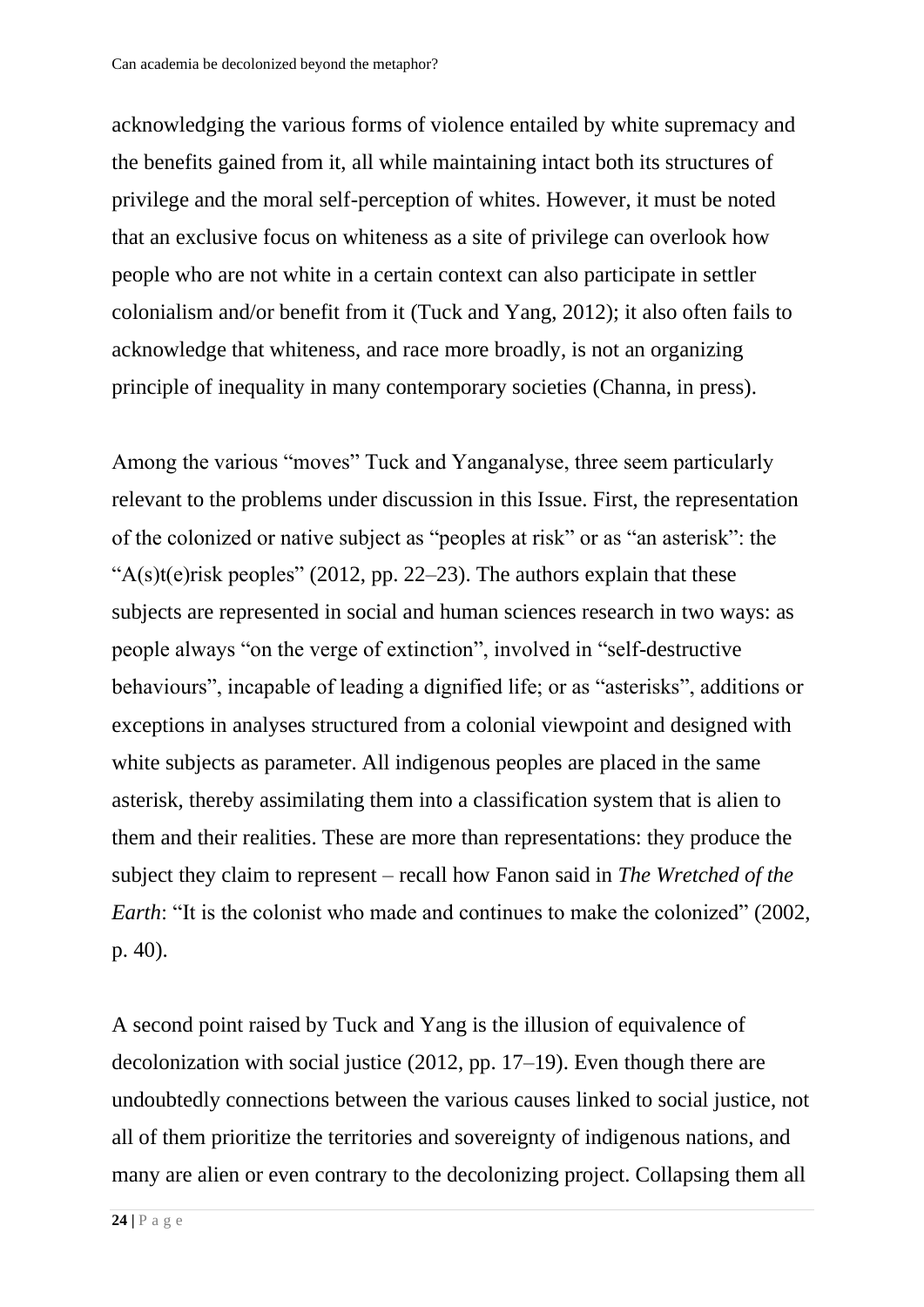under the term "decolonization" overlooks this fact and may convey the impression that the actual decolonizing work (referred to land and sovereignty) is being done and defended, while in fact it is not. This point is particularly important for -and seldom acknowledged by- those of us who are affected by other lines of structural oppression (such as sexism or ableism), but reap the rewards of settler colonialism.

Thirdly, we find a "move to innocence" that approaches decolonization as mere consciousness raising (Tuck and Yang, 2012, pp. 19–22), as expressed in slogans such as "decolonize the mind" or "free your mind and the rest will follow." It is here, I believe, that the limits of decolonization as metaphor become most apparent. Although consciousness-raising is fundamental to decolonization (and in that respect academia does have an important role), decolonization cannot be reduced to consciousness-raising. I agree with the authors, and with a tradition of radical thinkers such as Cabral (2016) and Fanon (2002): decolonization is cultural, but it also entails a comprehensive and radical reordering of power relations, sovereignty over territories, and social and political organization.

What these different manoeuvres do, according to the authors, is to deactivate the potency of decolonization as a proposal, placating the anxiety that the real and concrete possibility of a decolonized future implies for settlers. In my view, it is as difficult as it is necessary to take the time to plunge fully into the uncomfortable problem of our metaphorical uses of language, when metaphors are used as a vehicle of political legitimacy. It is not my aim, of course, to criticize or censure metaphorical language – not only because our language is largely composed of metaphors, more or less crystallized depending on the case, but also because they allow us to move beyond what we know, into uncharted territories –. It does seem fundamental, however, to call attention to the political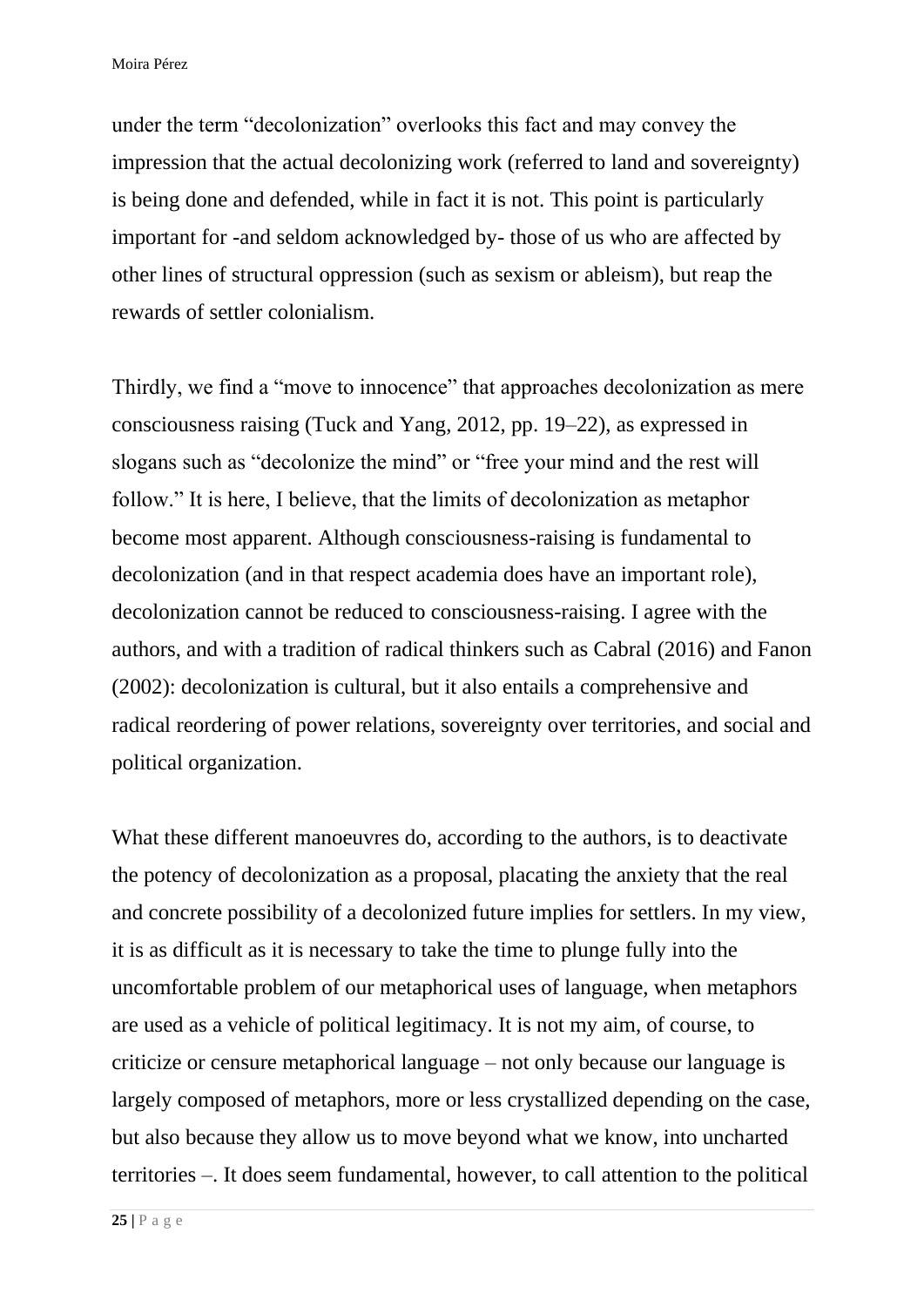uses we make of them, when we metaphorize agendas or concrete claims of certain collectives pretending we are thereby contributing to them, while in fact legitimising our own subject position. "When metaphor invades decolonization, it kills the very possibility of decolonization; it recenters whiteness, it resettles theory, it extends innocence to the settler, it entertains a settler future" (Tuck and Yang, 2012, p. 3).

## **Coloniality in academia**

As a social, cultural and political matrix, coloniality undoubtedly permeates the academy in all its expressions. And this is precisely for the same reasons that decolonization cannot be reduced to a metaphor: because coloniality runs through absolutely all the institutions, practices, bodies and thoughts of our world system. The notion of "coloniality" is vital to understand the myriad ways in which the colonial matrix continues to shape our world (both in former colonies and the metropolis), and particularly its relations of domination, even after formal independence has been achieved (Vergès, 2019, p. 27). We need to continue identifying the colonial forms currently at play (which are our own, because there is no outside of coloniality, and even resistance rises within oppression), including those in the academy; we need to continue reflecting and intervening on them.

Coloniality plays a central role in the establishment and sustainment of "a politics of disposable lives, humans as waste" (Vergès, 2019, p. 28). Many contributions to this Special Issue identify and discuss various ways in which such politics runs through education, research, and our profession as academic workers. Even when our contexts vary enormously, coloniality accompanies us at all times, and in all the countries of our region. Like air: some have the privilege to breathe fairly pure air, others do not; still others have a personal or professional investment in the economies of loot and pollution. I would like to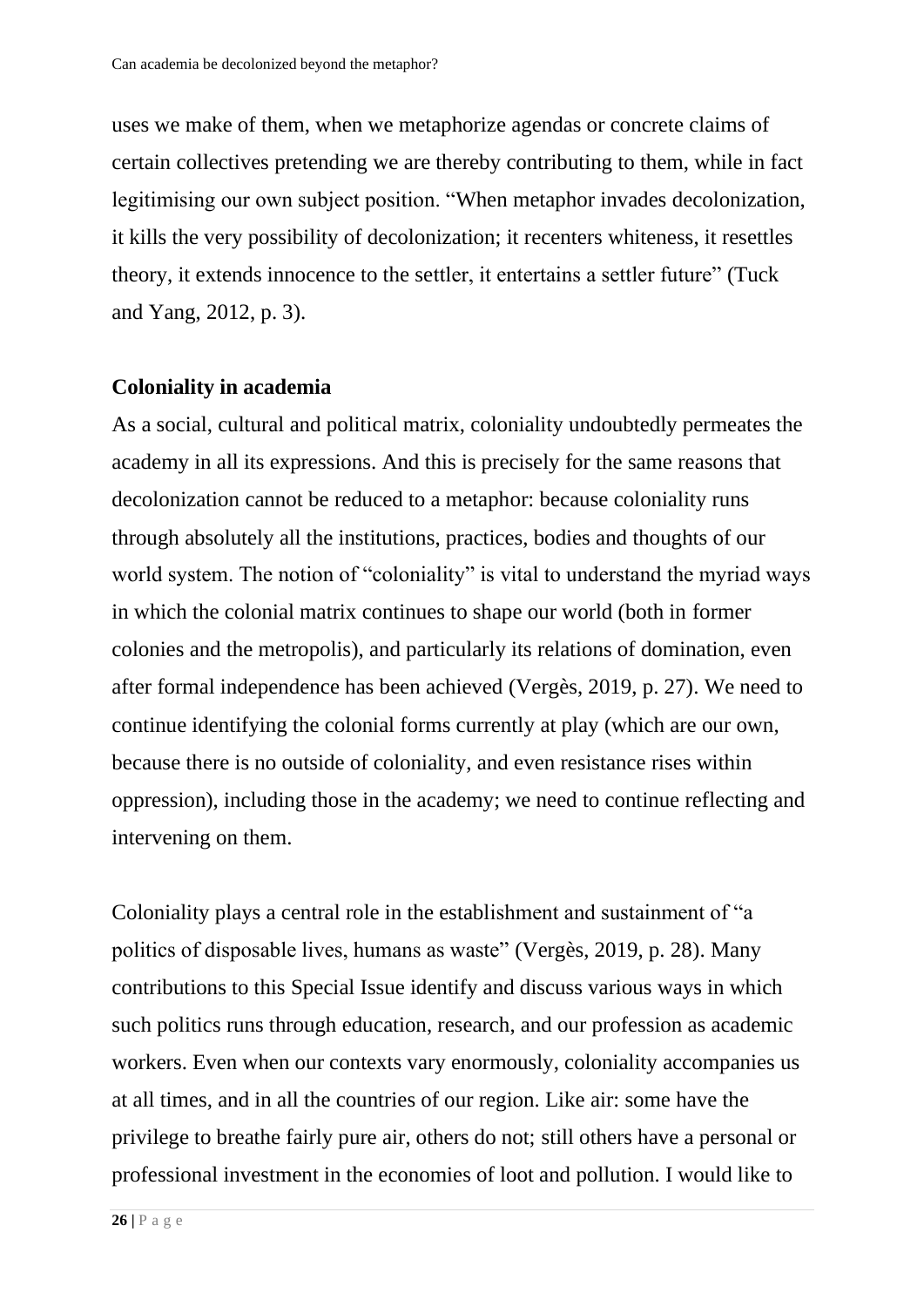recover some of these issues, to offer a philosophical perspective on them, in order to collaborate with the reflections shared here.

When addressing such question - and to go beyond any limited enumeration we must remember that coloniality does not only refer to a geopolitical link between empire and dominated territories, to unequal North-South relations, or to racism and ethnonationalism. Coloniality has created specific parameters for body and mind: a heterosexual, (re)productive, able, competitive, powerseeking subject. It constitutes the very division between body and mind, and reinstates the notion that they are distinct, that they can be conceived - or even lived - separately from each other. And, simultaneously, it enshrines very precise ideas about how each of them should be and function (or rather: what a human body/mind is, and what is slightly less than human, or what is lacking in relation to that being). In the words of Pablo Mamani Ramírez (2015, p. 27), "The colonial is a body realized as a system, or somatized in the body to become the common sense of social life". This "common sense", as critical epistemologiesii have taught us well, is functional to the apparently objective exclusion of subjects for whom there was no place anyway: most notably, the bodies disabled by institutions through their spatial arrangements, allocation of resources, or requirements for admission and permanence; but also disabled by us, through our daily academic practices. That is why I wish to stress this beforehand: in what follows, at times it may seem that things have gone off topic, that coloniality and decolonization have ceased to be the focus of my argument. But I dare say that in those moments they are even more so, because part of the critical process on coloniality is precisely confronting its most capillary reaches, including those that find us as its well-meaning perpetrators.

With this in mind, we can now move on to considering some of the practices that produce and reproduce coloniality in academic settings. Perhaps the most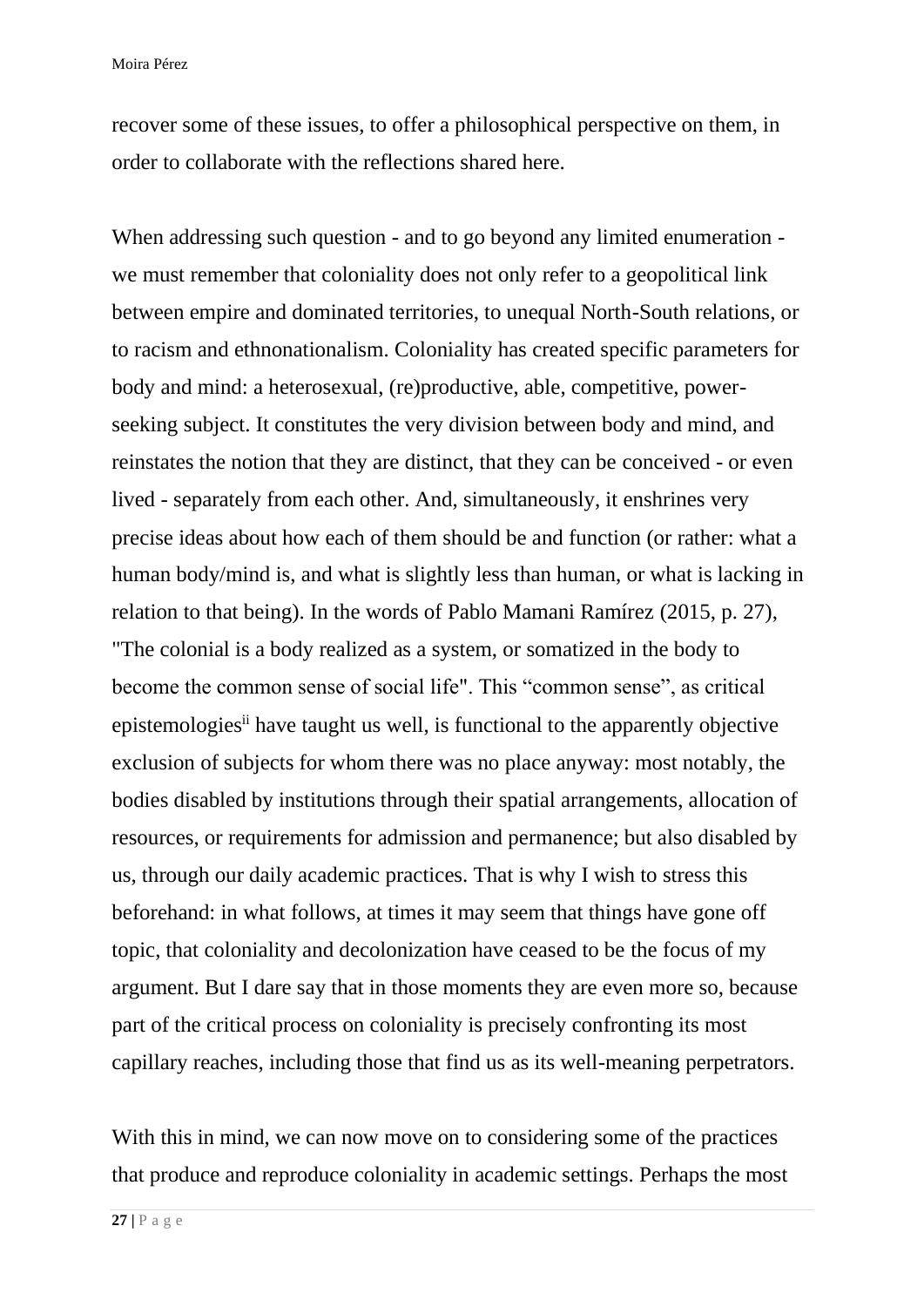obvious form in which coloniality appears in the academy is epistemic violence. By this I mean a form of social relation characterized by the "historically and socially situated" denial "of the subjectivity, legitimacy or existence of another individual or community *qua* epistemic subjects" (Pérez, 2019, p. 83). In this Issue, Fabiana Parra from Argentina and Juan Pablo Bermúdez and Juan Ramos Martín from Colombia, address epistemic violence and even attempt some alternative paths for our work; while Natalia Duque identifies "cultural plundering" (see this Issue) as a central aspect of the history of violence in Abya Yala/Latin America. The operation of epistemic violence in the academy includes the legitimization of certain forms of knowledge over others; epistemic extractivism or the looting of "ideas as commodities, to colonize them by subsuming them under the parameters of the [dominant] culture and episteme" (Grosfoguel, 2016, p. 132)(see also Betasamosake Simpson, 2013); the instrumental use and objectification of marginalized subjects (Radi, 2019); among many other practices.

North/South relations of epistemic dependence are another of the points most often referred to in relation to this topic. This includes, among other things, Anglocentrism (centering English-speaking frameworks and using hegemonic English-speaking cultures and worldviews as a -superior- parameter to measure others), the citation policies required to be a "respectable" academic, the inequitable distribution of resources for research, the imposition of economic fees to access knowledge and the commercialisation of education to maintain unequal social structures, the intellectual endogamy among Northern academics, and the establishment from the centres of academic power of a research agenda that is irrelevant or contrary to the interests of the colonized territories and peoples.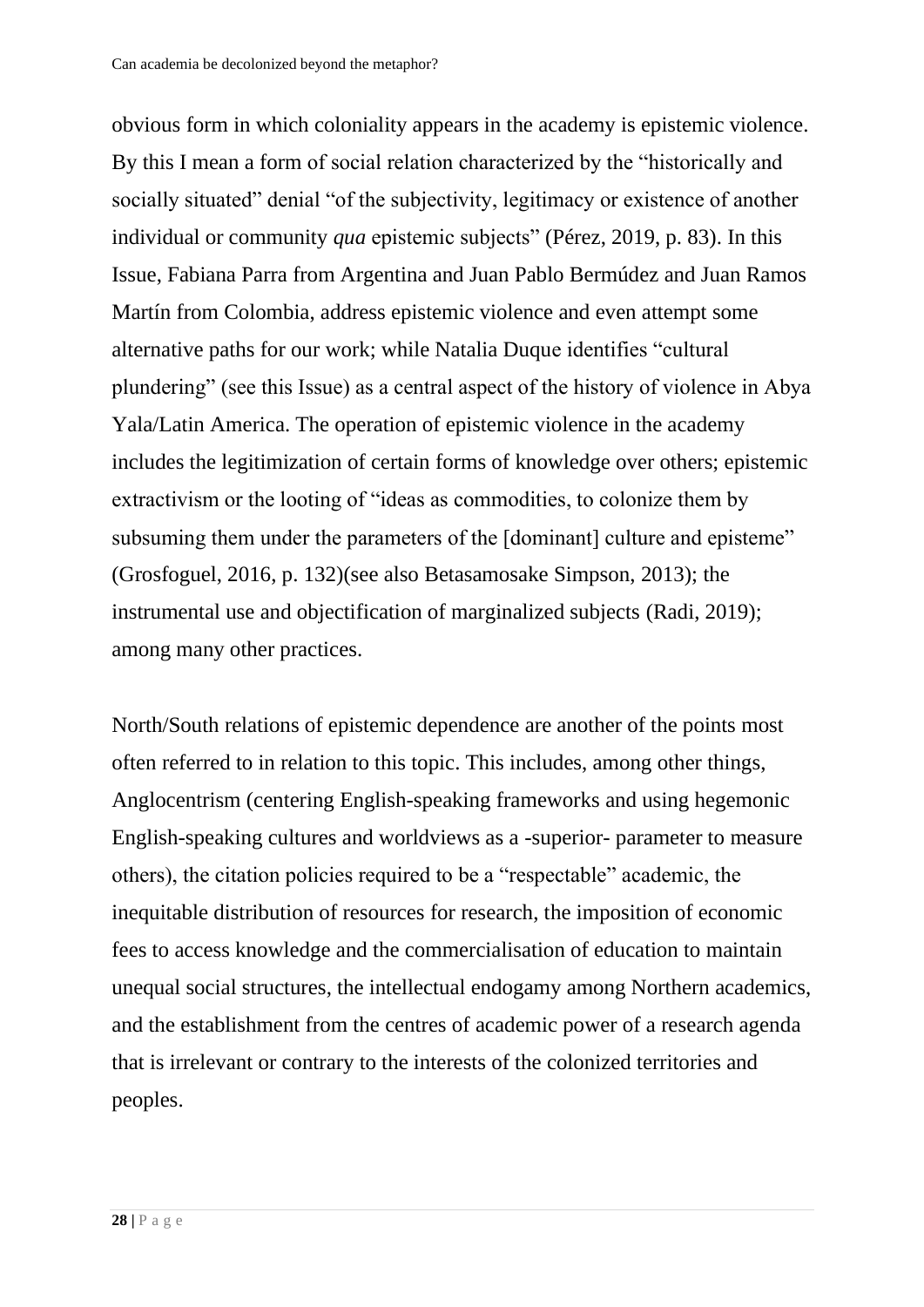We also must consider the use of concepts, images and metaphors that reproduce coloniality in all its different facets: from the image of "light" as superior to "dark", to the globalization of categories of analysis such as "gender" that are alien to many cultural contexts (Channa, in press; Makoni, 2021). This forces marginalized researchers (those working outside of the Global North, and/or whose identities and social locations have historically been excluded from academia) to choose between speaking a language that is not their own (and that is useless when trying to make sense of their experiences), and being left out of the academic circuit. The use of such conceptual frameworks also limits our possibilities of identifying coloniality in its full scale, since by reproducing them, we naturalize ableist, cissexist, racist, Eurocentric orders, and fail to see ourselves as part of them.

But coloniality in academia goes well beyond the discursive order: it also involves the outright exclusion of certain subjects from academic opportunities at all levels. Consider the cost of studying, especially in English; the requirements of endurance and demand; the various tweaks of institutional design that make remaining impossible for the few who, without coming from a privileged background, still gain access to it; the daily reinforcement of their exclusion through microaggressions in the classroom or the professors' lounge… Practices that remind us, over and over again, who has a place there and who does not. In relation to faculty, consider the demand for levels of work, conspicuously called "production", at a pace that is incompatible with the care of life and that, as Macarena Marey (2020) has pointed out, can only be sustained by the illusion that care work is non-existent in the case of those of us who work in the academy. Indeed, Tuck and Yang argue that, from a colonial perspective, "civilization" itself is defined as "production in excess over the natural world" (Tuck and Yang, 2012, p.  $6$ ) – it is hardly surprising, then, that rankings of "academic development" be based on quantifiable production, while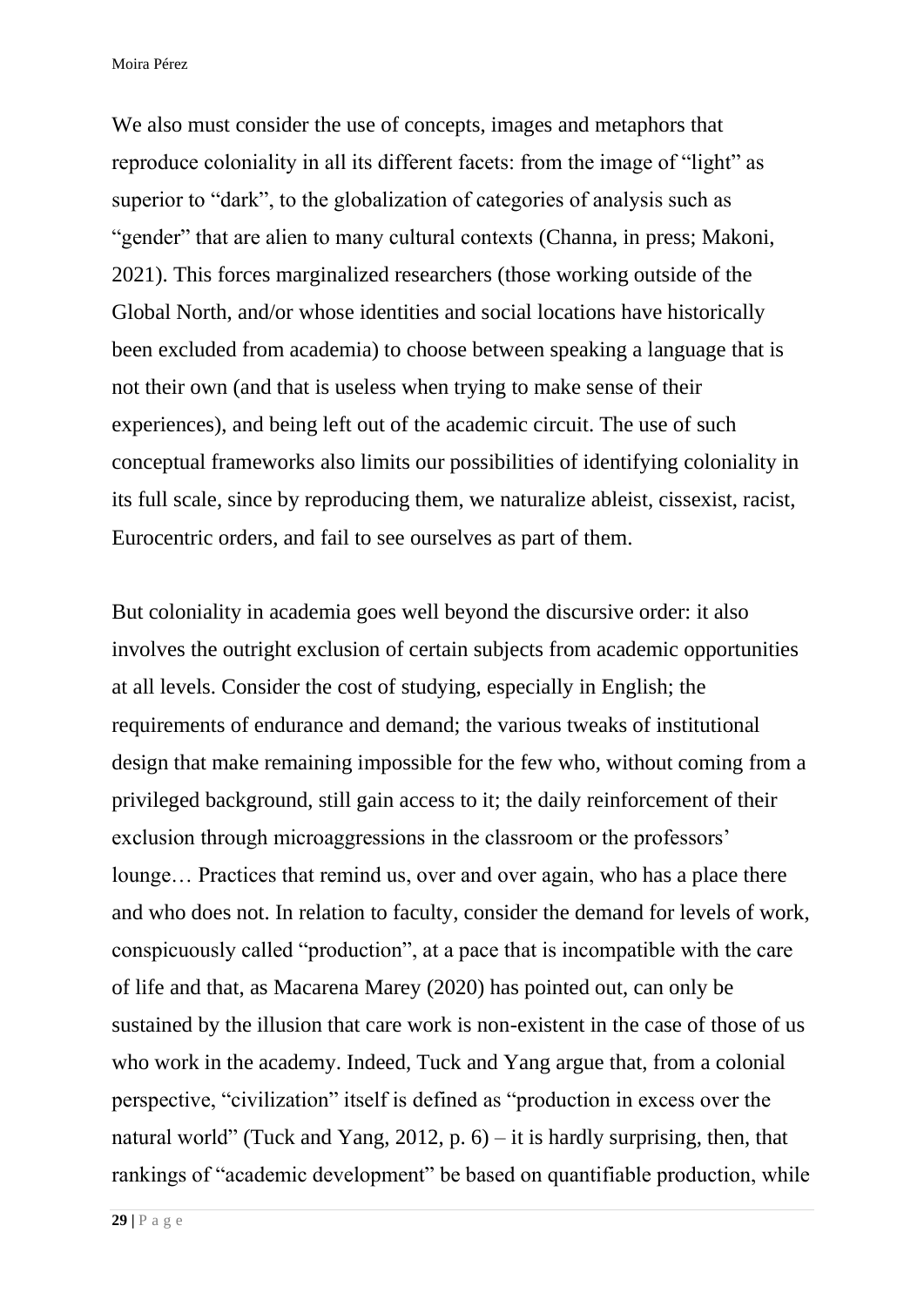the "natural world", starting with life itself, is brushed off as irrelevant or a distraction. Here we meet in all its bluntness the core of what Fabiana Parra refers to in this same Issue of the *Journal for Critical Education Policy Studies* (Volume 20, Issue 1, 2022) as "academic capitalism".

The materiality of coloniality in the academy is perhaps most evident in the association of universities and research institutes with settler companies and industries that destroy occupied territories - mineral extractivism, agrobusiness, the eradication of biodiversity through monoculture for export, and other forms of capitalist ecocide (Pereira, 2018; Zibechi, 2015). Here again, academic capitalism faces us with the choice of gaining access to resources for research and innovation, at the price of destroying land and its inhabitants of all species.<sup>iii</sup>

In the end, I fear that proposing a list of expressions of coloniality in academia may facilitate the concealment of other forms, first and foremost those that do not directly harm us, or that we are unable to perceive due to our own biases. Hence the importance of diversity as an epistemic value, even to study academia itself. Epistemic diversity opens us to the risk - hopefully to the certainty - of "epistemic friction" (Medina, 2013), which can lead us to revisit our belief systems in order to make them increasingly coherent with what we are seeking: collective emancipation.

# **The ever-incomplete task of decolonization**

So, can academia be decolonized beyond a metaphorical use of the term? If, as Fanon has taught us, a decolonization that "intends to change the order of the world" is "a program of absolute disorder" (2002, p. 39), then certainly this program cannot be realized through the academy as we know it. "A process of decolonization," says Mamani Ramírez (2015, p. 26),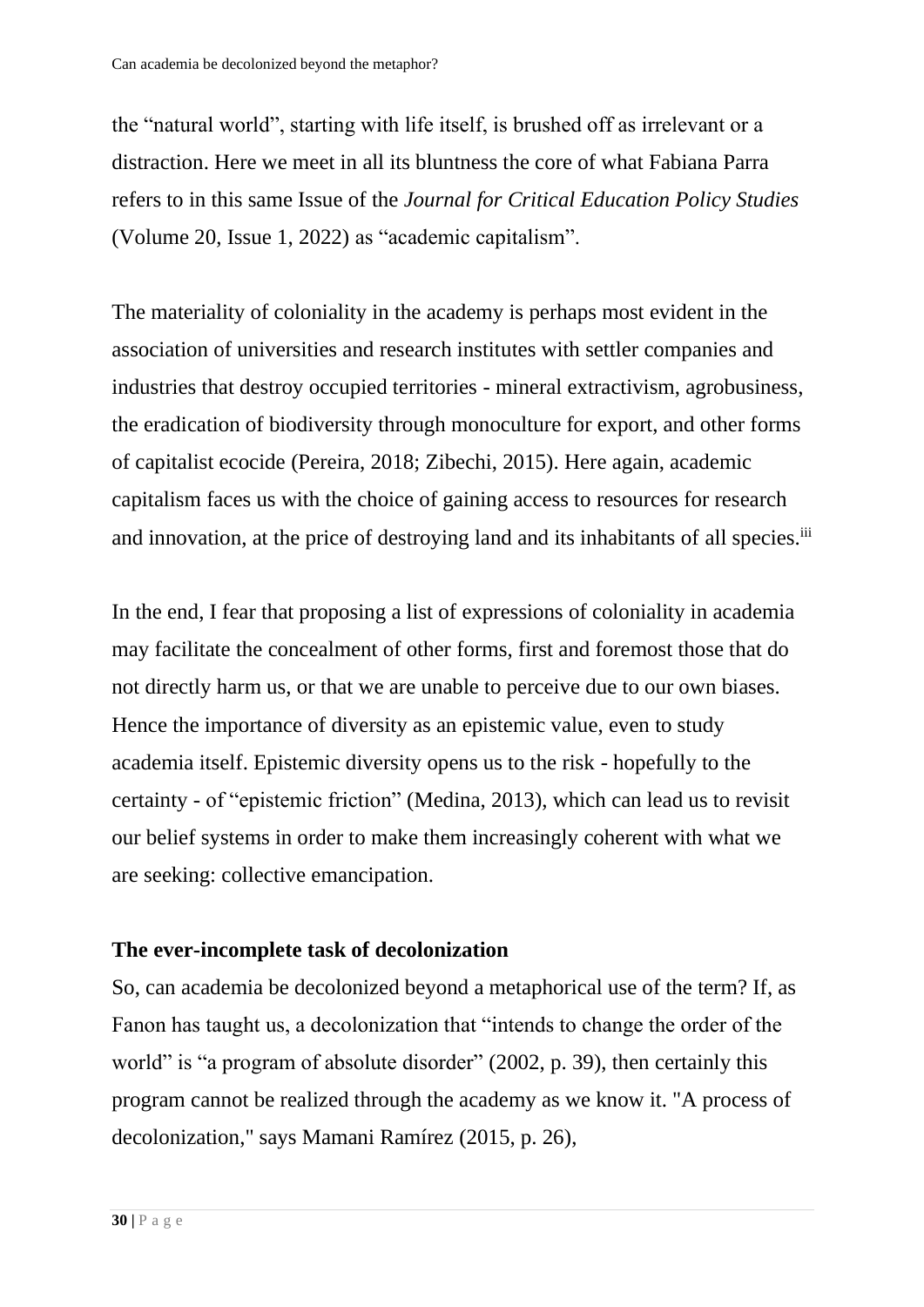is not the same as changing one object for another object (even if it is a different one). It is the transformation of one society into another society, which experiences the change of a value system factually and also in its being and making the world. It is a revolution of subjectivities [and] of social institutions.

It is not possible to decolonize academia beyond a metaphor unless academia, as a set of colonialist institutions, ceases to exist.

But that does not mean that nothing can be done. Precisely because the decolonization of academia as we know it is not possible, we have a duty and a responsibility to move one step further -or many- in that direction, crossing the boundaries of mere metaphor and the illusions of the performative to confront the discomfort and anxiety involved in a future in which our position will be very different.

It is difficult to identify our place within the decolonizing process, not only because it implies a certain peril for our situation if we are settlers, but also because it is absolutely counter-intuitive within a culture that has at its very core "the coloniality of being (or of modes of subjectivation), of knowing (or of modes of knowledge) and of power (or of modes of organization)", if we follow Mignolo (Fraga, 2014, p. 204). Over time I have found that abolitionism, another absolutely counterintuitive proposal in the punitivist and individualistic society we live in, can provide numerous resources to understand our place within processes of radical transformation. I am not trying to suggest that decolonization and the abolition of systems of punishment are the same thing, although they are certainly related. What I wish to stress is that they are two projects that propose to completely change the world system as we know it. Abolition, in Ruth Wilson Gilmore's words, "is deliberately about everything: it is about the totality of human-environmental relations" (Wilson Gilmore and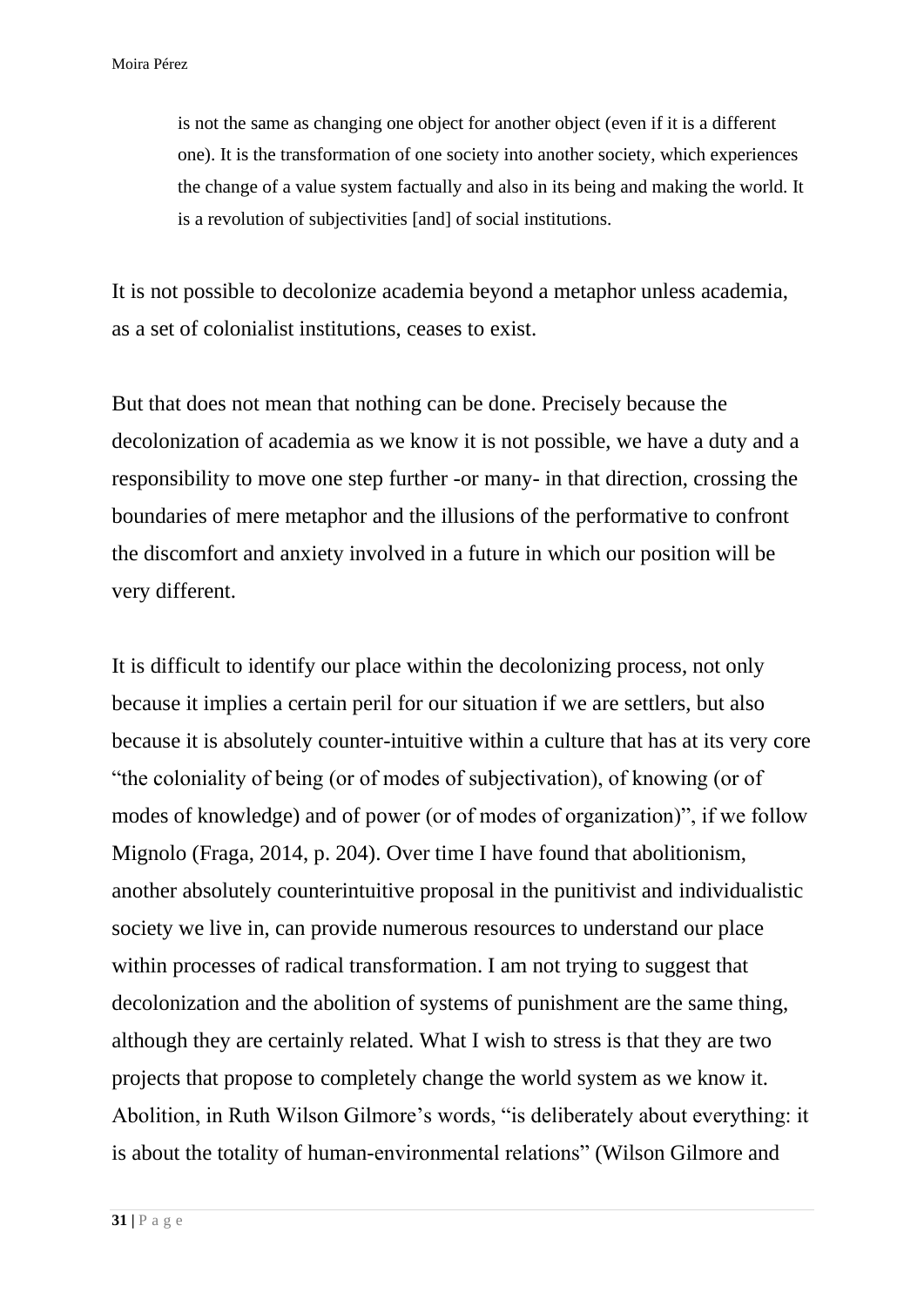Kushner, 2019, p. n/p). Therefore, in the face of the bewilderment that decolonization as a political, social and cultural project and process brings about in us, abolitionism can guide us with some ideas. One of the guidelines it offers is, again according to Wilson Gilmore, to work with the fragments of the future that already exist in the present. It would be false, and in fact would reproduce colonial narratives of extinction (Pérez, 2022b), to maintain that decolonization is not germinating, that the territory and sovereignty of indigenous nations is not being fought for and sustained in different parts of the world and in numerous ways (see also Zibechi, 2015). Part of our task, then, is to identify those fragments of the future and to collaborate in their thriving, with the humility of one who knows that they are blending into something that has already begun, that is not theirs and that exceeds them.

Perhaps the first point for any project of decolonization on the part of those of us who work in academia is to acknowledge that we -and not only the institutions we work at- are part of the problem. Failing to do this might sustain our own moral self-perception as "innocent" and "pure", but it most notably "serves as an obstacle to unpacking power relations (i.e., the practice of reflexivity)" and, of course, to redress them (Ravecca and Dauphinee, 2022, p. 39).We must admit therefore that although we can contribute to confront such injustices (for example, by accompanying processes of awareness on the place that each subject occupies in these unequal power structures, or by contributing to understand their functioning), we cannot be or provide the solution. The points raised earlier regarding the ways in which coloniality is expressed in academia can offer some initial guidelines as to what it would mean to walk towards decolonization from our place in the academy. We can learn to detect and reverse our own practices of epistemic violence and point them out to our colleagues; we can establish (or reinforce, where they already exist) South/South dialogues, relevant to our contexts and in our languages, in order to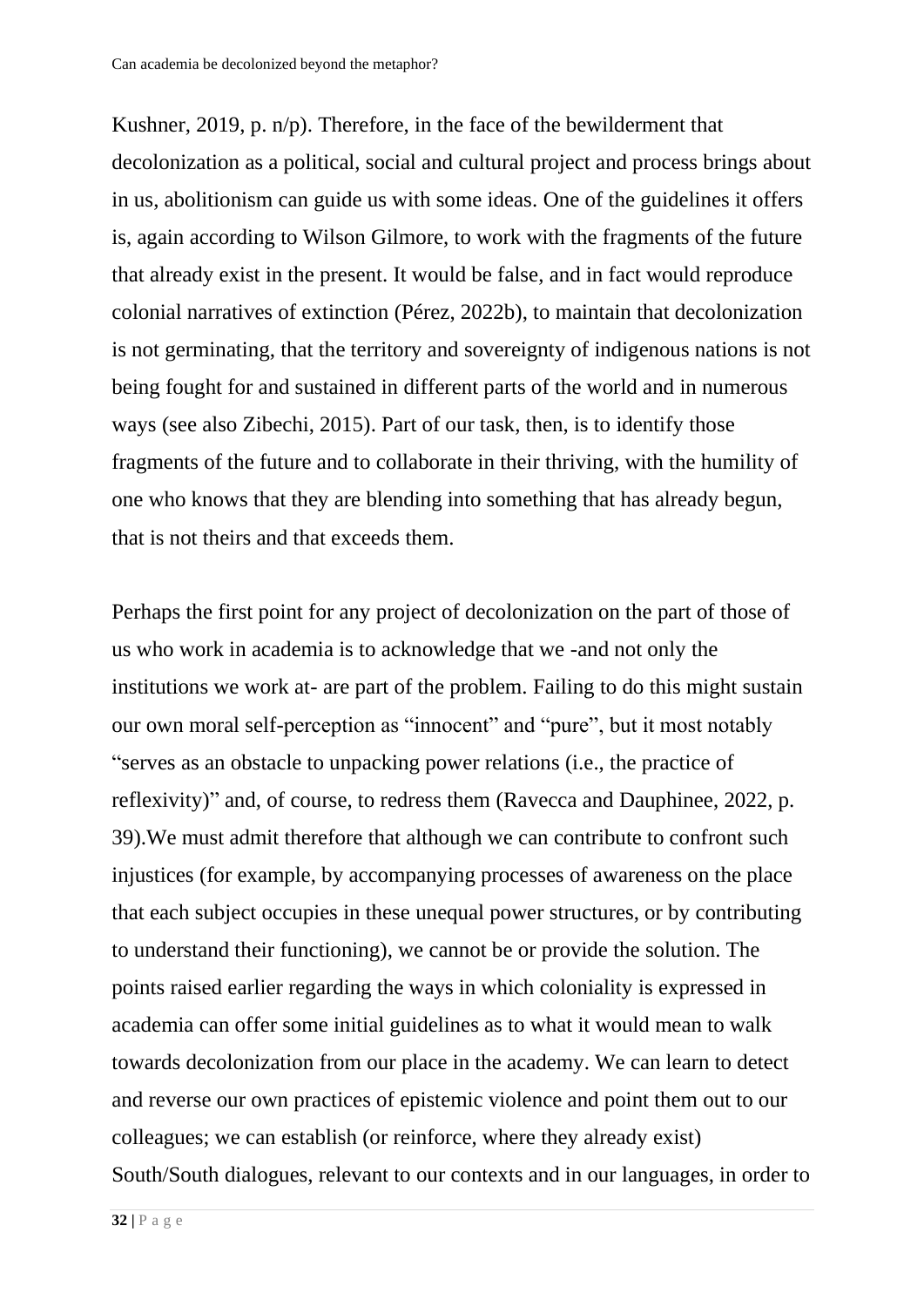diminish North/South epistemic dependence. Our use of concepts, images and metaphors can also be revised, when they reinscribe that "colonial body" mentioned above. Finally, we can educate ourselves on and denounce the economic alliances of the universities and institutes where we work, with companies and industries of colonialist extermination.

These and other initiatives, gestures and daily practices must be part of a series of broader transformations in our understanding of academia itself. In order to move towards decolonization from within academia, we must start by facing our own epistemic and affective resistances to self-critique. It is our responsibility to delve into our practices beyond good intentions (Pérez and Radi, 2020), beyond the metaphor and the fantasy that a commitment to decolonization is performative, in the sense that its mere enunciation would already produce the reality it names (Ahmed, 2004).<sup>iv</sup> This entails nothing less than the exercise of taking the sophisticated critical tools we have developed to scrutinize an object "other," and applying them to our very work. It requires looking at factors such as whom we are speaking to, what the interests that move us to do so are, what our underlying assumptions are, and what beliefs that feed coloniality are seeping into our work. It is a task, in short, of "critical reflexivity": "reflexivity" as reflection, and as an action that returns to its agents and affects them in different ways. I am not referring here to the falsely performative acts of "selfreflexivity" that have become almost mandatory in disciplines understood as progressive (what Ahmed (2004) has named a "self-reflexive turn" in areas such as whiteness studies). Such approaches falsely assume that speech acts and institutional declarations uttered from a position of privilege have enough performative power to change reality; instead, they continue to perform the very exclusions they claim to overcome, while they succeed in raising the personal or institutional image of those who utter them. If we aspire to counter the social reproduction of coloniality in the spaces we inhabit, we need to engage in a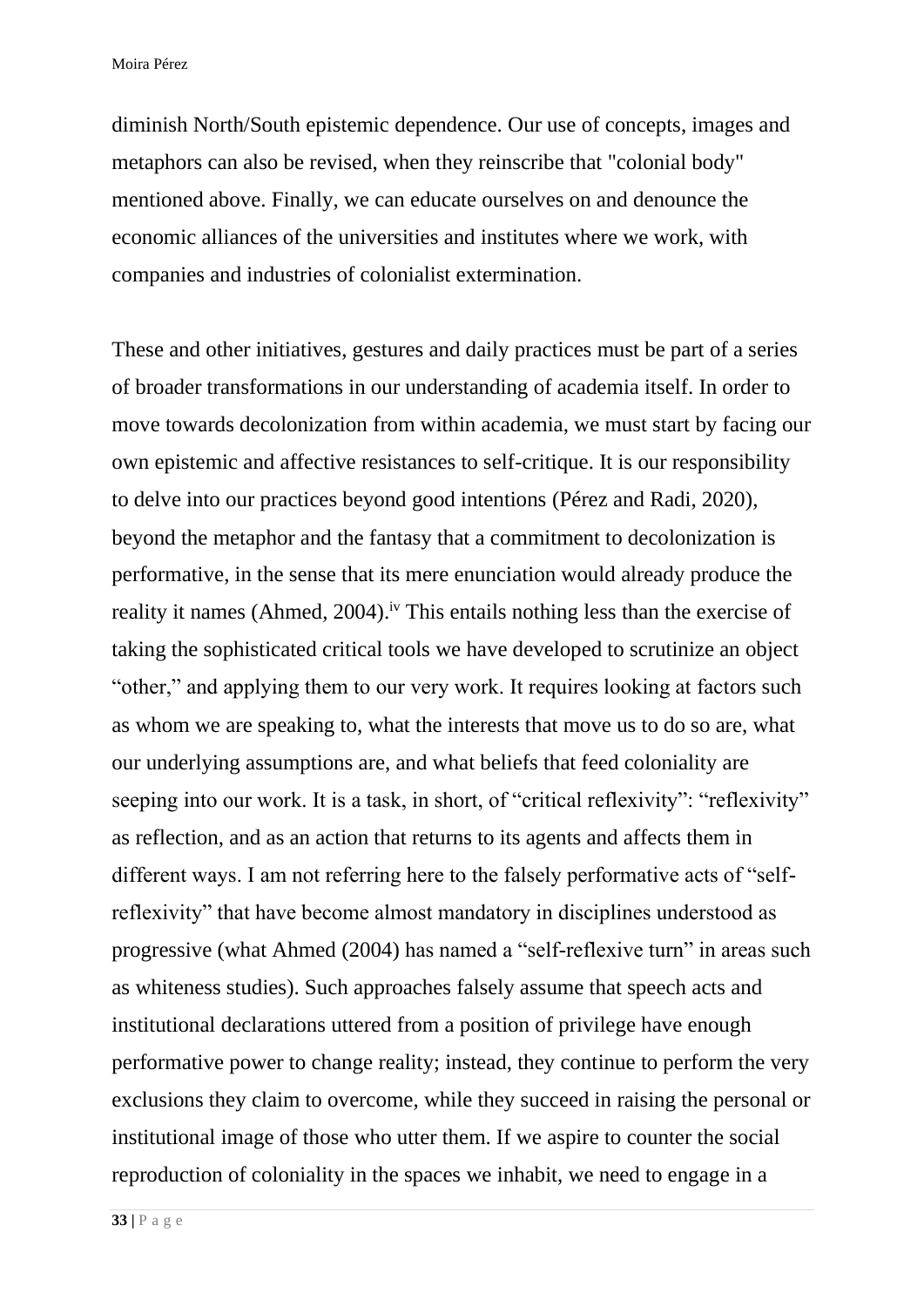thorough, ongoing exercise of self-awareness capable of confronting us with "the ways in which [we] reproduce oppression and domination" (Jaime-Diaz and Méndez-Negrete, 2021, p. n/p) in these institutions. This includes "socially locating and positioning students and [our]selves within the structuration of society" (ibid.), while collectively developing alternative strategies to re-build those and other relationships in the academy.

Of course, critiques such as the ones I offer here are not new. They have often been presented by marginalized subjects or collectives (whether in the academy or not), that question the modes of knowledge production of someone external to their group, usually one considered representative of a hegemonic social setting. Many well-meaning scholars expect marginalized colleagues, research assistants or even students to help them understand their own malpractice. But academics cannot continue to place the critical task on the shoulders of the same people who have historically sustained other people's privileges with their bodies and knowledge. Such demands most often result in unacknowledged, unrewarded and exhausting additional labour for marginalized groups within the academy, and a lustre of commitment and moral stature for privileged scholars, who rarely change their practices following such observations (Berenstain, 2016). Instead, the rigor with which as, for instance, female and/or Southern academics we evaluate -and rightly criticize- the androcentric practices that leave innumerable subjects outside the academy, or the colonialist practices of the North that ignore our existence and contributions as scholars from the South, must also be applied to evaluate what we are doing from our own locations to influence this scenario. We must look at our own work, and be as implacable with what we do as we are with others we perceive as more privileged.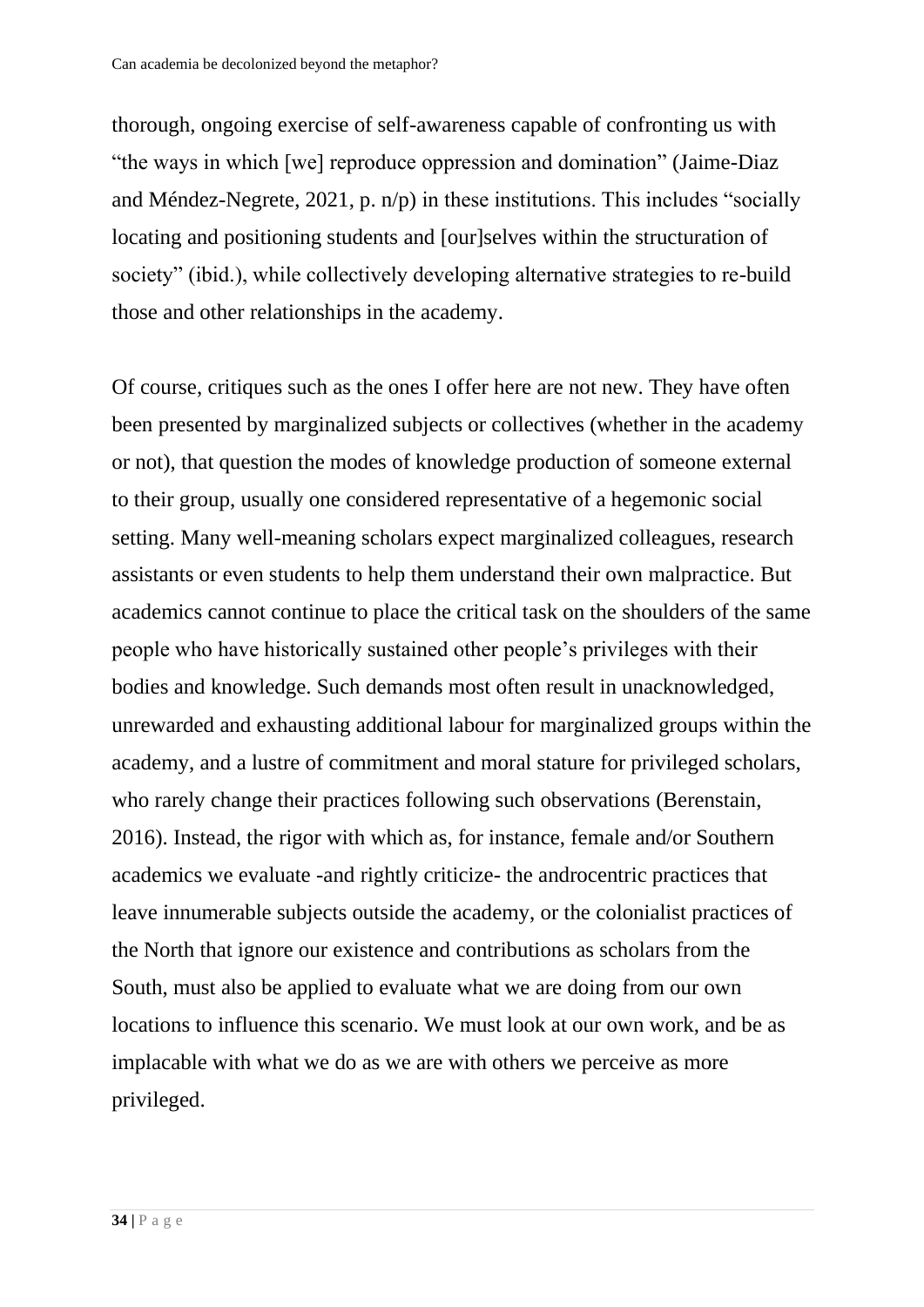In the Humanities, a commitment to decolonization must also include resisting, whenever possible, the call of the academic sirens that lure us into restricting the world to texts. Perhaps in a disingenuous misreading of the end-of-century maxim "there is no outside-text", we seem to have lost track of the fact that the problems that affect the world we live in cannot be solved by merely crossreferencing (canonical) authors and their writings. Although we can certainly debate *about* it, decolonization is not a theoretical debate, but a transformation of the world. Argentine philosopher Samuel Schkolnik warned years ago that in the "paper culture" imposed by academia, our disciplines are reduced "entirely to metalanguage": "one is recognized as a member of that community if one renounces to speak of the world, that is, of what extends beyond that territory" delimited by canonical bibliography (Schkolnik, 2012, p. 14). The author's invitation is to regard as the terrain of our work not the texts, but the world, for which the texts can be a map, on certain occasions and according to the specificity of each territory. In this respect, we must be able to distinguish academia from academicism. In my view, there is great potential in an international and internationalist system of knowledge creation and sharing, even with the impossibility signalled before regarding a decolonized future where the academy as we know it has no place. We can be academics without being academicists although, needless to say, this comes at a cost; when material and professional survival is at stake, it may not be an option at all.

Recall that precisely because decolonization is not a metaphor, nor a state of consciousness, it entails a radical redistribution of the material conditions of existence for all subjects. The unequal distribution of life opportunities is one of the most evident forms of coloniality in the academy. Intervening on them is part of our work as scholars and educators, if we are committed to decolonization. This means actively participating in student rights and labour rights initiatives for educators and staff that effectively - again, beyond good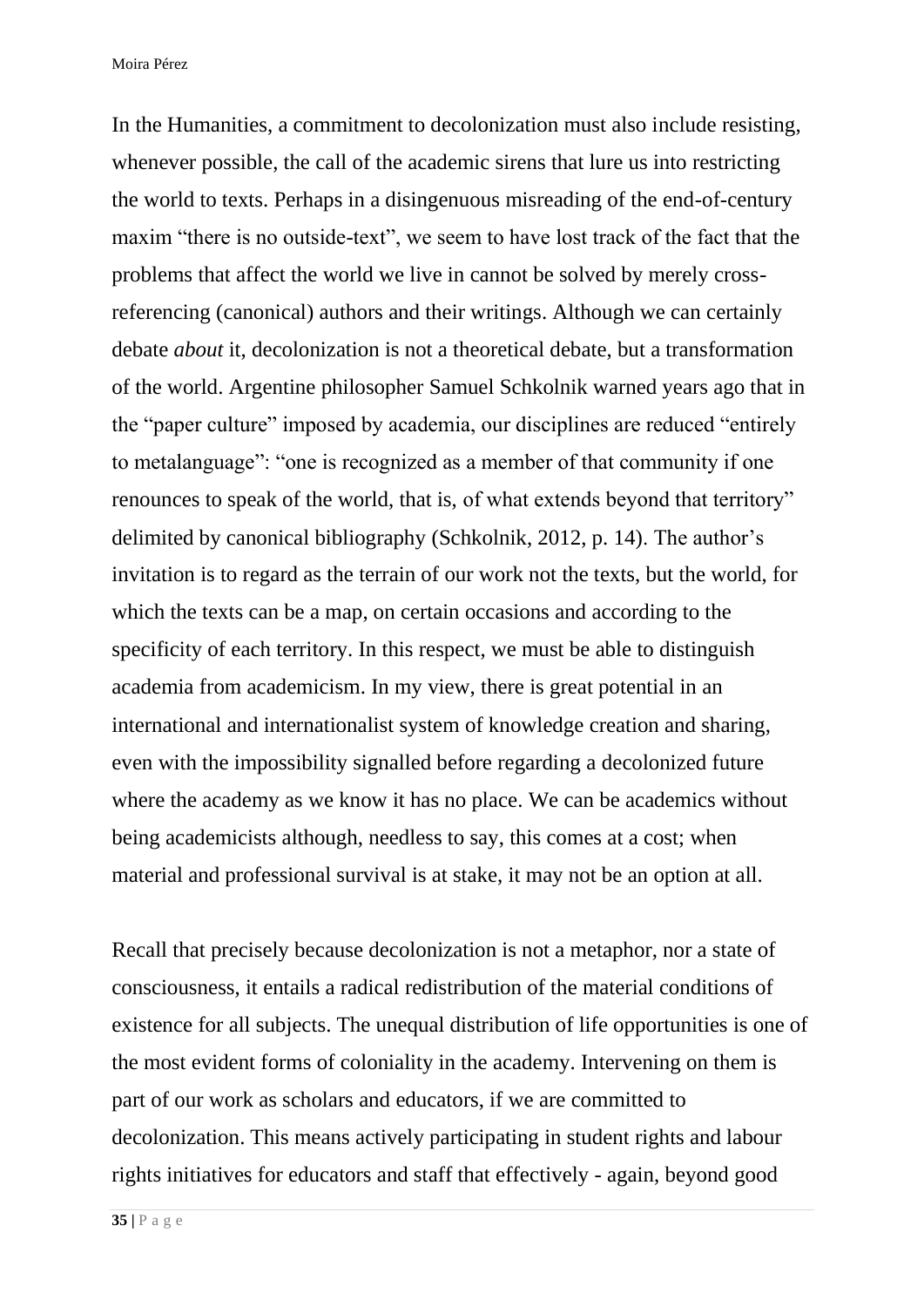intentions - reorganize the structures of power and resources within the academy. Neither a merely performative declaration nor a profound theoretical interest (or knowledge) can stand in for concrete interventions on the life conditions of those who inhabit academia.

## **Looking ahead**

We are faced with a collective task. Coloniality brings among its many values that of individualism, selfishness and competition. In the academy we know these mandates well, because the entire institution is built on them. Decolonization, like the various causes we encompass under the idea of social justice, is not an individual endeavour, nor can it be achieved by mere introspection or personal heroism. In this line, Natalia Duque Cardona warns in this Issue of the *Journal for Critical Education Policy Studies* (JCEPS Volume20, Issue 1, 2022) that "the exercise of resistance is not individual; it is a communitarian, collective exercise".

I do not believe the academy can at once continue to exist and be decolonized in meaningful ways beyond the metaphorical level. This assertion, however, should not be the end of our praxis, but rather its beginning. There are things to be changed in the academy as we know it; and there is a world we do not know yet, which we can help build. In the words of Raúl Zibechi (2015, p. 119):

The only way out so that the colonized do not repeat, over and over again, the terrible history that places them in the place of the colonizer, is the creation of something new, of the new world. It is the way in which the dominated can stop referencing themselves in the masters, desire their wealth and power, pursue their place in the world. On that road they can overcome the inferiorization in which colonialism has situated them. They will not be able to overcome that place by fighting to share out what exists, which is the place of the master, but by  $(...)$ making that 'other world' with their own hands, putting into play their imagination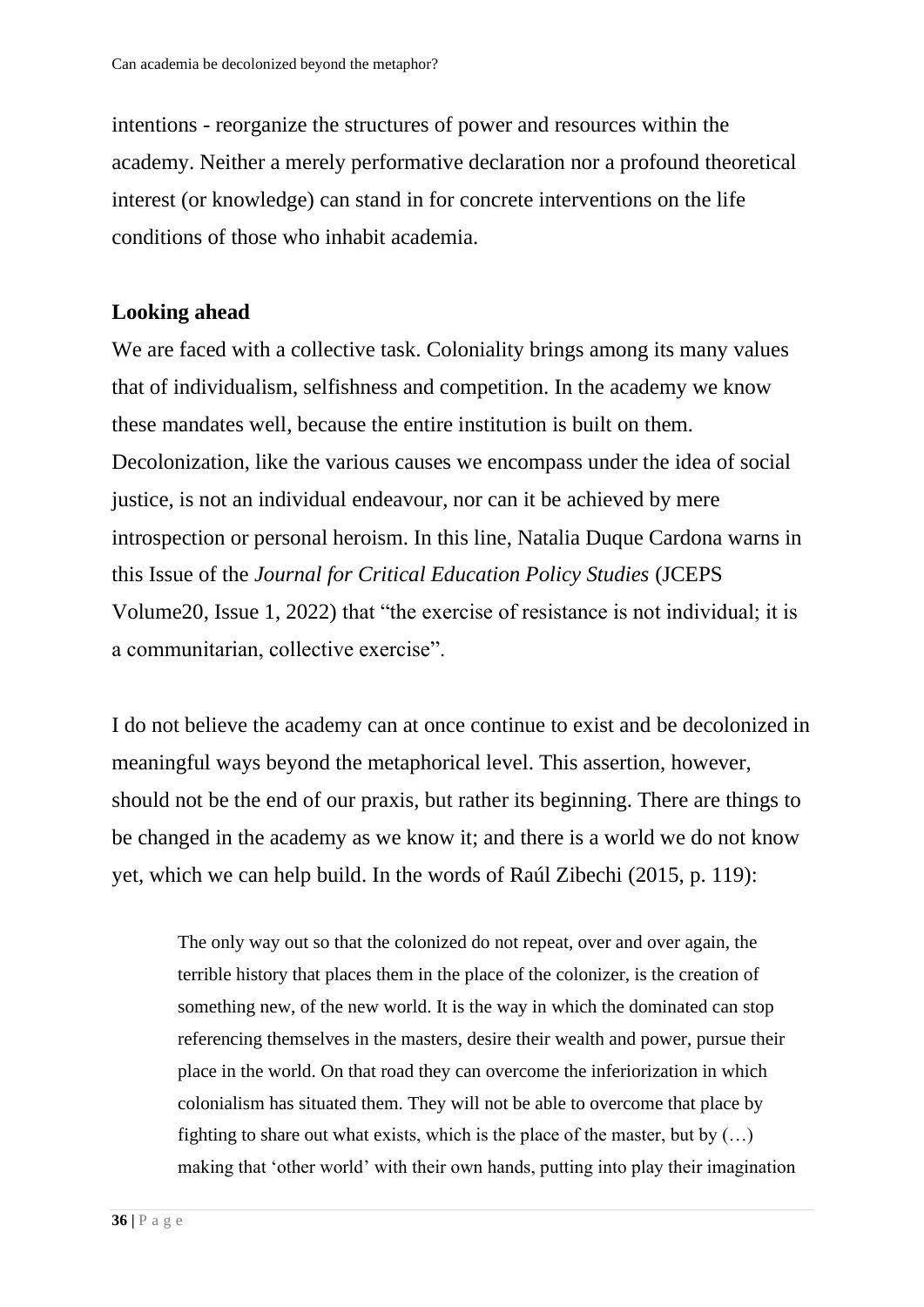and their dreams; with different ways of doing, which are not an exact copy of the dominant society, but authentic creations, adequate to an 'us' always in movement.

The acknowledgement of an "'us' always in movement" entails that what concrete form these processes will take depends on the context, and cannot be defined once and for all, nor can it be found by mere theoretical study or speculative introspection. Our task, as workers in the academy, is not decolonization itself, but a humble contribution to a thread that makes sense within a much larger plot of radical transformation, which is collective, transnational, structural and long term. This entails putting our knowledge, skills and resources at the service of collective processes of decolonization that aim at the structural, and are therefore both internal and external to the academy.

#### **Notes**

<sup>&</sup>lt;sup>i</sup> The *Minga* is a form of collective organization practised by indigenous peoples in the Andean region, and particularly notable in Colombia. It is an occasion for collective gathering, where all members of a community can build relationships, knowledge and action while strengthening their unity (CRIC, 2013). *Mingas* can gather for occasions such as collective festivities or harvesting; they can be convoked by the elders to build infrastructure needed by the community, or to discuss, learn and decide upon a certain issue (*"mingas de pensamiento"*[*mingas* of thought](Ministerio de Ambiente y Desarrollo Sostenible, República de Colombia and Asociación de Cabildos y/o Autoridades Tradicionales del Nudo De Los Pastos "Shaquiñan," s.f.)). *"Mingas de pensamiento"* "are the community spaces in which thought and knowledge are shared for cultural strengthening; in them, [the peoples] think how to act and the paths to follow are outlined according to [their] way of seeing the world" (Pueblo Inga, 2009, p. 4). Indigenous peoples in Colombia stress the importance of *Minga* as "the core of any planning based in [their] own identity and autonomy as ancestral peoples" (Pueblo Inga, 2009). In the massive mobilizations that began in Colombia in April 2021, the indigenous *Minga* played a central role as a grassroots movement, autonomous from the State and defending life and land ("territorio") in all its forms. I thank Joice Barbosa for generously sharing her knowledge on this topic.

iiBy "critical epistemologies" I refer to an array of theoretical approaches to knowledge, with particular emphasis on academic and scientific knowledge, which have examined and denounced the exclusions hidden behind Modern ideals of objectivity and neutrality. This includes feminist, decolonial and post-colonial epistemologies. For further detail see Perez, 2022ª).

iiiMiningcompanieshavesoughtsupportbyfinancingpublicinstitutionssuch as hospitals, schools and universities. In the case of the latter, this often results in conflicts of interest as universities are often called in as parties in permission-granting processes. For a case in Argentina, see (Machado et al., 2011, pp. 85-86 and 114-138).

ivNote that these uses of the term "performativity" and "performative" are only posible through a profound misunderstanding of, or perhaps willful ignorance on, performativity as a complex and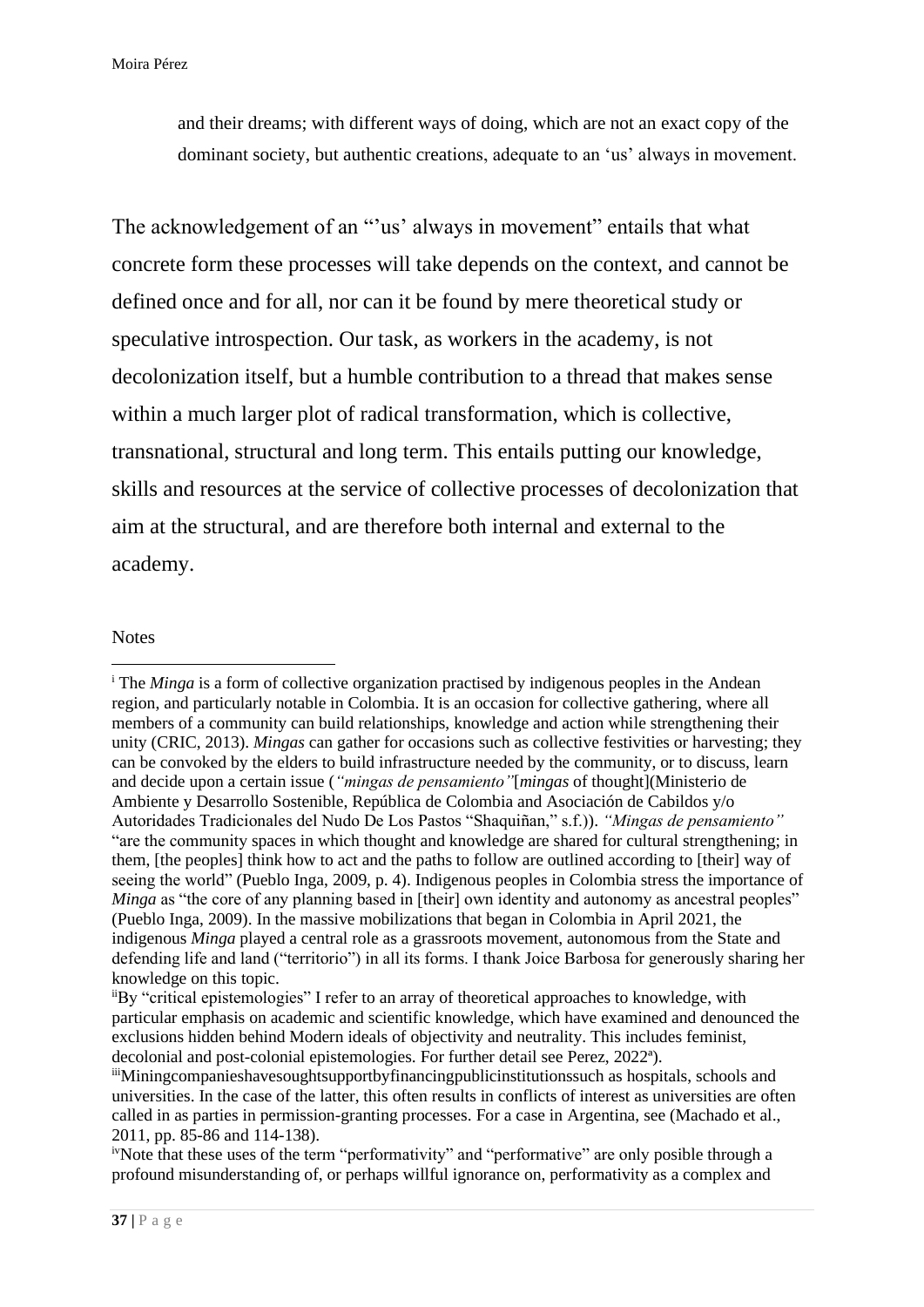sophisticated philosophical notion. Performativity, in its tradition opened by Austin and continued by the likes of Searle, Derrida, Butler and Stryker, does not indicate a voluntaristic capacity to change reality by mere enunciation.

# **References**

Ahmed, S., 2004. Declarations of Whiteness: The Non-Performativity of Anti-Racism. *Borderl. E-J*. 3.

Amnesty International, 2021. Denying COVID-19 vaccines to Palestinians exposes Israel's institutionalized discrimination. *Amnesty Int.* URL https://www.amnesty.org/en/latest/news/2021/01/denying-covid19-vaccines-topalestinians-exposes-israels-institutionalized-discrimination/ (accessed 8.1.21).

- Berenstain, N., 2016. Epistemic Exploitation. *Open Access J. Philos.* 3, 569–590. https://doi.org/10.3998/ergo.12405314.0003.022
- Betasamosake Simpson, L., 2013. Dancing the World into Being: A Conversation with Idle No More's Leanne Simpson. *Yes! Magazine.* URL https://www.yesmagazine.org/socialjustice/2013/03/06/dancing-the-world-into-being-a-conversation-with-idle-no-moreleanne-simpson(accessed 8.1.21).
- Cabral, A., 2016. *Resistance and Decolonization, Reinventing critical theory*. Rowman & Littlefield International, London ; New York.
- Channa, S.M., in press. The Many Shades of White: Metaphors, Interpretations and Excesses of 'White Supremacy' in its historical/situational Manifestations, in: *Anthropology of White Supremacy*. Princeton University Press, Princeton & Oxford.
- CRIC, 2013. Minga comunitaria: práctica ancestral de los pueblos en resistencia [Community Minga: ancestral practice of the peoples in resistance]. *Cons. Reg. Indígena Cauca*. URL https://www.cric-colombia.org/portal/minga-comunitaria-practica-ancestral-de-lospueblos-en-resistencia/ (accessed 8.1.21).
- Economic Commission for Latin America and the Caribbean, 2021. *The impact of COVID-19 on indigenous peoples in Latin America (Abya Yala). Between invisibility and collective resistance* (No. LC/TS.2020/171), Project documents. ECLAC, Santiago, Chile.
- Fanon, F., 2002. *Les damnés de la terre* [The Wretched of the Earth]. Éditions La Découverte, Paris.
- Fraga, E., 2014. Ser, saber y poder en Walter Mignolo. Comunidades colonizadas y descolonización comunal [Being, knowledge and power in Walter Mignolo. Colonized communities and communal decolonization]. *Entramados Perspect. Rev. Carrera Sociol.* 5, 203–221.
- Grosfoguel, R., 2016. Del «extractivismo económico» al «extractivismo epistémico» y al «extractivismo ontológico»: una forma destructiva de conocer, ser y estar en el mundo [From "economic extractivism" to "epistemical extractivism" and"ontological extractivism": a destructive way to know, be and behavein the world]. *Tabula Rasa,*24, 123–143.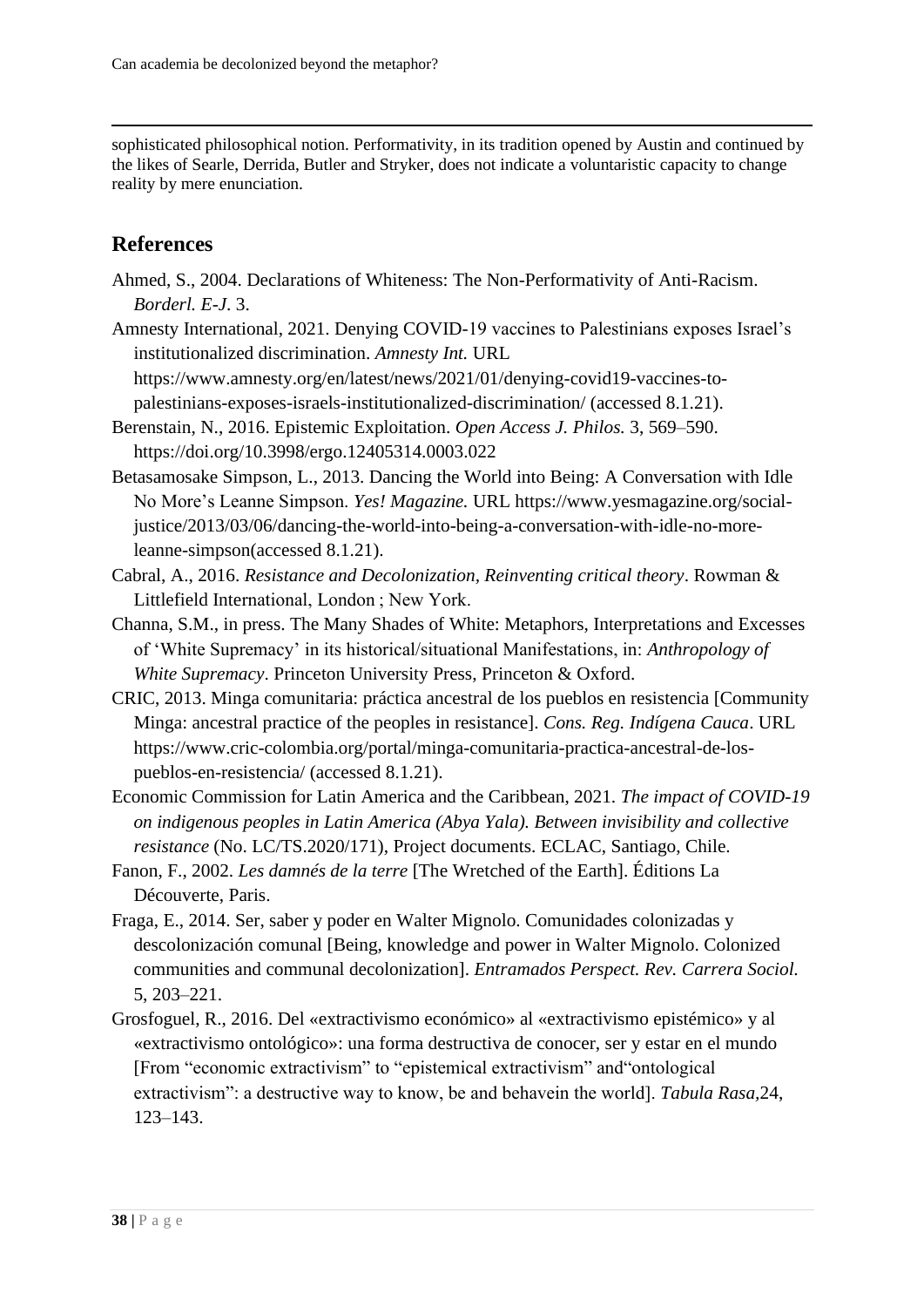- Inter-American Commission on Human Rights, 2021. *Working visit to Colombia. Observations and recommendations.* Inter-American Commission on Human Rights, Washington.
- Jaime-Diaz, J., Méndez-Negrete, J., 2021. A Guide for Deconstructing Social Reproduction: Pedagogical Conocimientos within the Context of Teacher Education, in: Hernández-Serrano, M.J. (Ed.), *Teacher Education in the 21st Century - Emerging Skills for a Changing World*. IntechOpen, London. https://doi.org/10.5772/intechopen.96213
- Makoni, B., 2021. Black female scholarship matters: A black female's reflections on language and sexuality studies. *J. Lang. Sex.* 10, 48–58. https://doi.org/10.1075/jls.00013.mak
- Mamani Ramírez, P., 2015. ¿Descolonización real o falsa descolonización en Bolivia? Corrientes de pensamiento [Real decolonization or false decolonization in Bolivia? Streams of thought]. *Boliv. Stud. JournalRevista Estud. Boliv.* 21, 25–38. https://doi.org/10.5195/BSJ.2015.145
- Marey, M., 2020. La filosofía frente a la maternidad [Philosophy faces Maternity].*Filósofas pensando el mundo.* URL https://youtu.be/ILfvIAou39U(accessed 8.1.21)
- Medina, J., 2013. *The epistemology of resistance: Gender and racial oppression, epistemic injustice, and the social imagination.* Oxford University Press.
- Ministerio de Ambiente y Desarrollo Sostenible, República de Colombia, Asociación de Cabildos y/o Autoridades Tradicionales del Nudo De Los Pastos "Shaquiñan," s.f. *Agenda ambiental en el territorio del Nudo De La Wuaka o De Los Pastos para la permanencia de la vida y la cultura - Shaquilulo.* [Environmental Agenda in the Nudo de la Waka or De Los Pastos Territory, for the Permanence of Life and Culture - Shaquilulo]. Ministerio de Ambiente y Desarrollo Sostenible, Bogotá.
- Nissim Tbakhi, F., 2021. Palestinians are reminding us... *Twitter*. URL https://twitter.com/YouKnowFargo/status/1393080578296016898
- Pereira, F. de L.B., 2018. Desenvolvimentismo e ecocídio: causa e (possível) consequência no contexto de ruptura das bases existenciais dos povos originários no Brasil [Developmentalism and Ecocide: Cause and (Possible) Consequence in the Context of a Rupture of the People's Existential Basis in Brazil]. *Bol. Científico ESMPU* 17, 257–281.
- Pérez, M., 2022a. Epistemologias das margens e disputas sobre o passado [Epistemologies of the Margins and Disputes about the Past], in: Prandini, M., Cypriano, B., Mattio, E. (Eds.), *Epistemologias feministas, ativismos e descolonização do conhecimento.* Zouk, Porto Alegre.
- Pérez, M., 2022b. Caught between Past and Future: On the Uses of Temporality for Political Exclusion, in: *Historical Understanding: Past, Present and Future.* Bloomsbury, London, pp. 35–43.
- Pérez, M., 2019. Violencia epistémica: Reflexiones entre lo invisible y lo ignorable [Epistemic Violence: Reflections between the Invisible and the Ignorable]. *El Lugar Sin Límites Rev. Estud. Políticas Género* 1, 81–98.
- Pérez, M., Radi, B., 2020. Investigación socialmente comprometida: ¿lo que vale es la intención? [Socially Committed Research: are Intentions what Counts?]*Diálogos transdisciplinarios y desafíos metodológicos a los estudios de género*. Buenos Aires.